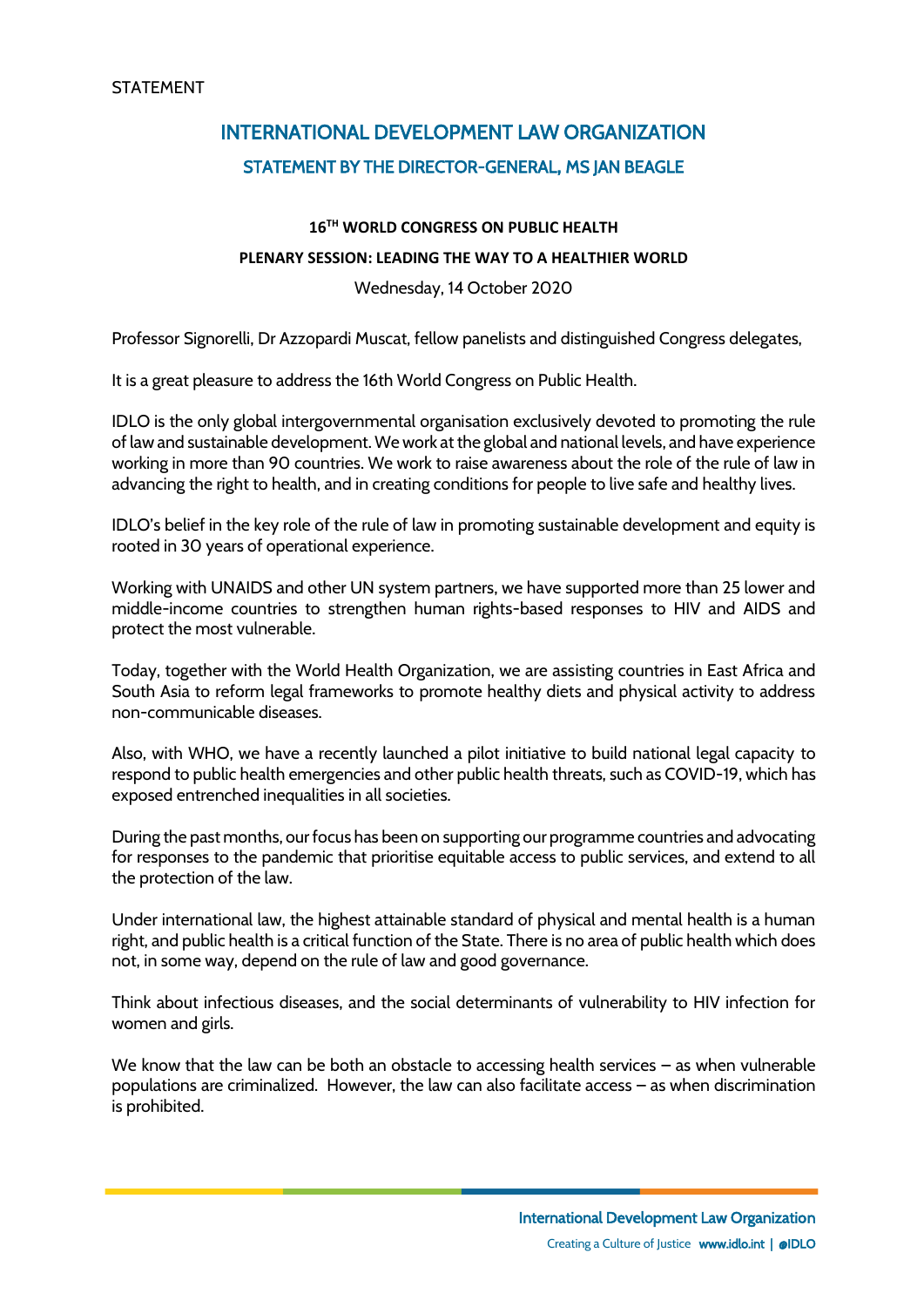Consider the Framework Convention on Tobacco Control. The 'E' in the Convention's MPOWER framework stands for 'enforcing bans on tobacco advertising, promotion and sponsorship.' This requires strong linkages between public health and justice sector authorities.

Consider also falsified and substandard medicines – a widespread problem affecting many countries – including the global North with internet sales of dangerous, fake products. These products can kill, and discredit public perceptions about the quality of both branded and generic products alike.

Many countries have adequate laws regulating medicinal drugs, but enforcement is often weak. Fake drugs must incur strong criminal penalties, including the confiscation of the proceeds of crime.

Consider also the growing burden of mental health conditions and the role of the police, who are often first responders. It is far better that people in crisis are provided with health care, than incarcerated. Law enforcement authorities must be trained and work in partnership with mental health services.

And finally, consider perhaps the greatest challenge of our time – climate change.

The Congress co-chairs have recognised the importance of this massive global threat in assigning a Congress Track to environmental health, climate change and the Sustainable Development Goals. Consider how law and justice are central to climate change mitigation and adaptation, and to framing responses which minimise the impact on the most vulnerable. In these times of social and economic stress, the 'civic space' for sharing information, dialogue and peaceful dissent, must be protected by law.

These are all reasons why we speak of 'an enabling legal environment' for universal health coverage, and why United Nations Sustainable Development Goal 16 – on peace, justice and strong institutions - is critical to the attainment of UHC.

So, how can we improve the enabling legal environment for health, and ensure broad support for legislative and policy measures necessary to protect public health? Clearly, public health leadership is key.

Firstly, we need to define what public health leadership in law and justice looks like. We need an affirmation from public health champions and institutions that good laws, and the capacity to implement them, are essential to achieve public health goals.

In July this year, my colleague and friend, Dr Tedros, stated that 'a strong foundation of law for health is more important now than ever before.' He was launching the COVID-19 Law Lab, which IDLO has since joined. The COVID-19 Law Lab will support States to establish and implement strong legal frameworks to manage the pandemic.

The second way we can strengthen the enabling legal environment for health is to do a better job of supporting public health schools, and law schools, to work together in building competency in public health law. An understanding of the role of the law, and where to get advice when needed, must be a recognised competency for all public health professionals.

I commend the Association of Schools of Public Health in the European Region (ASPHER) for including law in the model list of core competencies for the public health professional. This is what